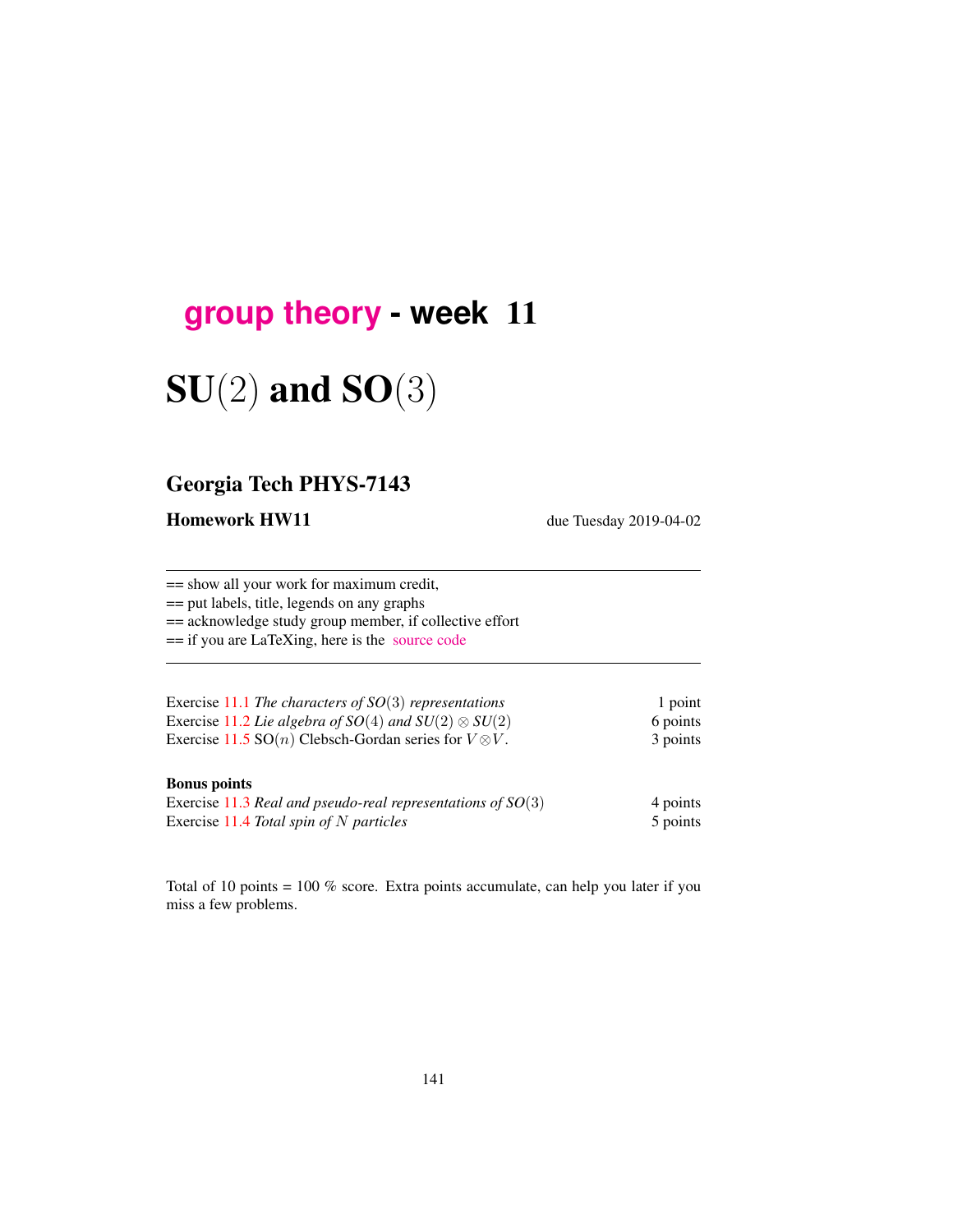#### 2019-03-26 Predrag Lecture 21  $SU(2)$  and  $SO(3)$

Gutkin notes, [Lect. 9](http://birdtracks.eu/courses/PHYS-7143-19/groups.pdf) *SU*(2)*, SO*(3) *and their representations*, Sects. 1-3.2; sect. 11.3 *SU*(2) *– SO*(3) *correspondence* below.

2019-03-28 Predrag Lecture  $22 SO(3)$  in QM guest lecture by [John Wood](http://www.physics.gatech.edu/user/john-l-wood) Birdtrack notation [1] [\(click here\)](http://birdtracks.eu/courses/PHYS-7143-19/week15lect30.pdf) that was scheduled for this date thus never

got explained. We can live without it....

To learn about it anyway, you can fetch clippings on irreps of  $SU(n)$  and  $SO(n)$ from Predrag's monograph [1] [here.](http://birdtracks.eu/courses/PHYS-7143-19/week11lect22.pdf) Go through Sect. 2.2 *First example: SU*(n), Sect. 6.1 *Symmetrization*, Sect. 6.2 *Antisymmetrization*, Sect. 9.1 *Two-index tensors*. Skim through Sect. 9.2 *Three-index tensors*, and Table 9.1. There is also a glimpse of a some birdtracking (still to be written up) in sect. 11.4 Irreps of  $SO(n)$ .

Reading for week 15: Sect. 9.3 *Young tableaux*.

#### 11.1 Recap of the course, so far

Read this discussion by opening it in the most recent version of P. Cvitanović, *[World](http://birdtracks.eu/courses/PHYS-7143-19/notes.pdf) [Wide Quest to Tame Group Theory](http://birdtracks.eu/courses/PHYS-7143-19/notes.pdf)* (because it is hyperlinked to earlier weeks of the course).

Predrag This course is all about *class* (physically distinct symmetry operations) and *character* (mining numbers from symmetries).

Here are some question by the dream student Henriette Roux (pseudonym) that I have answered in part in class discussions, but still have to write up:

- Henriette Roux Why is it that the Fourier transformation works? The presence of a discrete but infinite translational symmetry in a system calls for its use of it to diagonalize the matrix and thus make calculations easier, but exactly *why* is the Fourier transform able to do this?
- Henriette Roux How is this Fourier transform as we have studied in the space/point groups section related to that which we have derived from the projection operators?
- Henriette Roux As an extension of the Fourier transform, are there any equivalent of Fourier transforms for rotations or other infinite but discrete symmetries as well? So for example, if there is a system with a discrete but infinite rotational symmetry, is there a "rotational" transform where the representing matrix is diagonalized? Are there whole classes of such transformations?
- Henriette Roux You say that position and momentum are "dual" to each other, and so is the real space and reciprocal space (I guess it's the same thing as position and momentum but just for argument sake). The commonality between these are the fact that they can be Fourier transformed from one space to another. Does

PHYS-7143-19 week11 2019-04-07 2019-04-07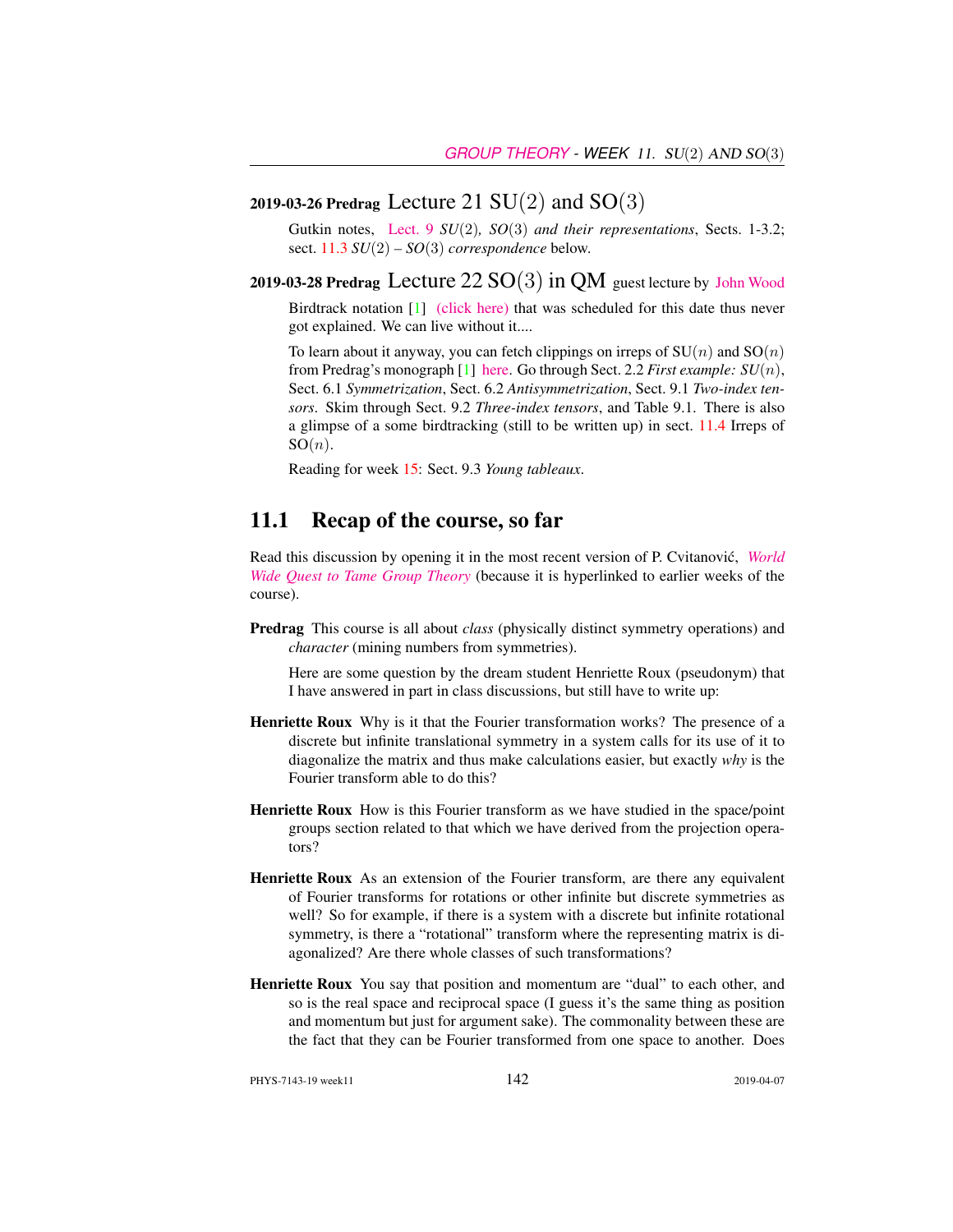this mean that unitary operations,  $e^{iHt}$ , suggest a Fourier transform from the "energy" or "frequency" space to "time" space as well?

- Henriette Roux This seems very closely related to Noether's theorem as well, is there a way to explain this similarity?
- Henriette Roux The special thing about Lie groups is that there exist analytic functions which link  $g(a)$  and its inverse, and  $c = f(b, a)$  for  $g(c) = g(a)g(b)$ . Does this need for analytic functions come from the fact that to construct a group manifold, the maps relating different "local" Euclidean spaces need to be  $C^{\infty}$ , or smooth? If so, is there a reference we can refer to which explains how the Lie groups satisfy all the other conditions of a manifold (establishing an open ball, building an atlas and so on) as well? Just as an extension, how do you even study groups which do not fall under the realm of a manifold? Don't common functions like differentials and integrations not apply in spaces outside a manifold?
- Henriette Roux Why is that we Taylor expand the group in the first place? How is this connected to the shift to left/right group study we did?

The next few questions are about General Relativity, and how is what is covered in this course applicable to GR:

**Henriette Roux** We keep to the first order in the expansion for  $q(\theta)$  as we are considering the tangent space to the manifold. In the context of the GR, the tangent space was defined as the space of directional derivatives at a point. In our case, we are studying groups, which are not, in general, vectors (well I guess they can be  $[1\times1]$  vectors/matrices but that's only specific irreps, so how do we understand the concept of tangent space as you have define it?

- Or does it work out since Lie groups are always Abelian and thus have an infinite number of 1D irreps?

- What happens if we keep the expansion to the 2nd order? Does the mathematics change in any way? Is there a good reason to ignore the 2nd and higher order expansions, not just in the physics sense (keeping to largest order of significance) but in the mathematical way of understanding things?

### 11.2 Central force problems

**John Wood** For another way of looking at the H atom (and all solvable central force problems) download my chapter [\(click here\)](http://ChaosBook.org/library/HeyWoo20Ch12.pdf) from *Quantum Mechanics for Nuclear Structure: I. A Primer,* [IOP](https://iopscience.iop.org/bookListInfo/iop-series-in-nuclear-spectroscopy-and-nuclear-structure) science series.

The  $SO(2, 1)$  method can be extended to solve relativistic central force problems (one of my students did his Ph.D. thesis on this 20 years ago).

Q: Is the geometry associated with these algebraic structures, as applied to central force problems, explored?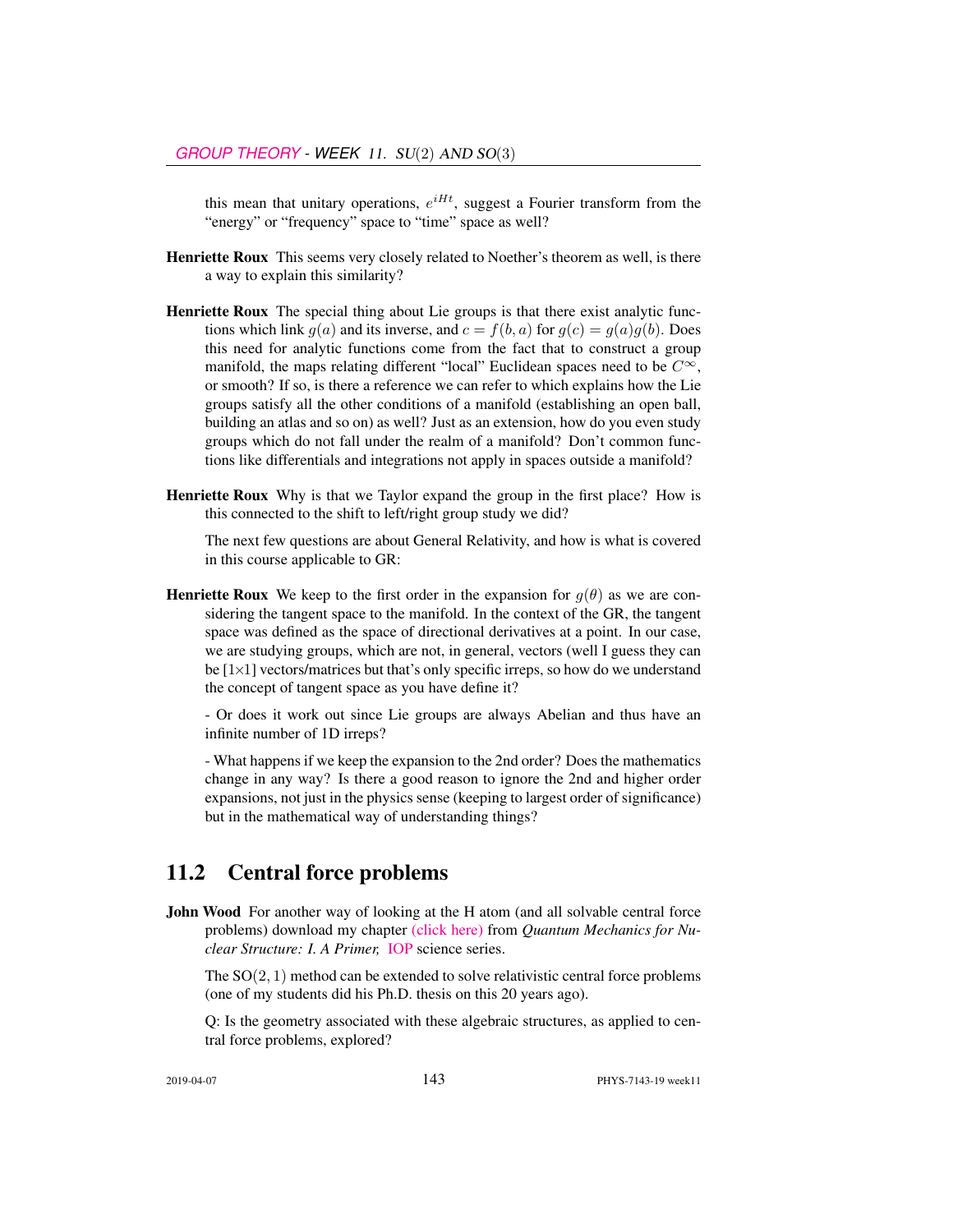## 11.3  $SU(2) – SO(3)$  correspondence

Notes by Kimberly Y. Short

Angular momentum  $L = r \times p$  has three components, the operators that generate SU(2) and satisfy  $[L_1, L_2] = iL_3$ . If we define  $e = L_1 + iL_2$ ,  $f = L_1 - iL_2$ , and  $h = 2L_3$ , then we have the following algebra:

$$
[h, e] = 2e, \quad [h, f] = -2f, \quad [e, f] = h \tag{11.1}
$$

where

$$
e = \begin{pmatrix} 0 & 1 \\ 0 & 0 \end{pmatrix}, \quad f = \begin{pmatrix} 0 & 0 \\ 1 & 0 \end{pmatrix}, \quad h = \begin{pmatrix} 1 & 0 \\ 0 & -1 \end{pmatrix}
$$
 (11.2)

Matrices e and f act as the raising and lowering (also called 'ladder') operators  $L_{\pm}$  in this representation. (The set  $\{e, f, h\}$  forms an 'sl<sub>2</sub>[-triple'.](https://en.wikipedia.org/wiki/Sl2-triple))

We observe that there are  $n^2 - 1 = 3$  such operators satisfying this algebra, which is the Lie algebra of  $SU(n)$ , where  $n = 2$ . The eigenvalues of h are integers separated by 2, and the eigenvalues of  $L_3$  must be half-integers separated by 1. Consequently, the representation with highest  $L_3$  eigenvalue given by l must have dimension  $2l + 1$ (note: 2l is  $\lambda_{max}$  for h).

Further,  $L^2 = L \cdot L$  commutes with  $L_1, L_2$ , and  $L_3$  and hence, by Schur's Lemma,  $L^2 = \lambda \mathbb{I}$  in this representation, so every vector is an eigenvector of  $L^2$ . For example, we've seen in quantum mechanics,

$$
L^2 Y_l^m = l(l+1)\hbar^2 Y_l^m \tag{11.3}
$$

And since the spherical harmonics  $Y_l^m(\theta, \phi)$  constitute an orthonormal basis of the Hilbert space of square-integrable functions, any vector can be expanded in a basis of  $Y_l^m(\theta, \phi)$ .  $L_{\pm}$  act on  $Y_l^m$  in the following way:

$$
L_{\pm}Y_l^m = \hbar \sqrt{l(l+1) - m(m \pm 1)} Y_l^{m \pm 1}.
$$
 (11.4)

An element of  $SU(2)$  can be written as

$$
e^{i\sigma_j\alpha_j/2} \tag{11.5}
$$

where  $\sigma_j$  is a Pauli matrix and  $\alpha_j$  is a number. (The exponentiation of the Pauli matrices gives  $SU(2)$ .) What is the importance of the  $1/2$  factor in the argument of the exponential. First, consider a generic position vector  $\mathbf{r} = x\hat{e}_i + y\hat{e}_j + z\hat{e}_k$ . We may construct a matrix of the form

$$
\sigma \cdot r = \sigma_x x + \sigma_y y + \sigma_z z
$$
  
=  $\begin{pmatrix} 0 & x \\ x & 0 \end{pmatrix} + \begin{pmatrix} 0 & -iy \\ iy & 0 \end{pmatrix} + \begin{pmatrix} z & 0 \\ 0 & -z \end{pmatrix}$   
=  $\begin{pmatrix} z & x - iy \\ x + iy & -z \end{pmatrix}$  (11.6)

PHYS-7143-19 week11 2019-04-07 2019-04-07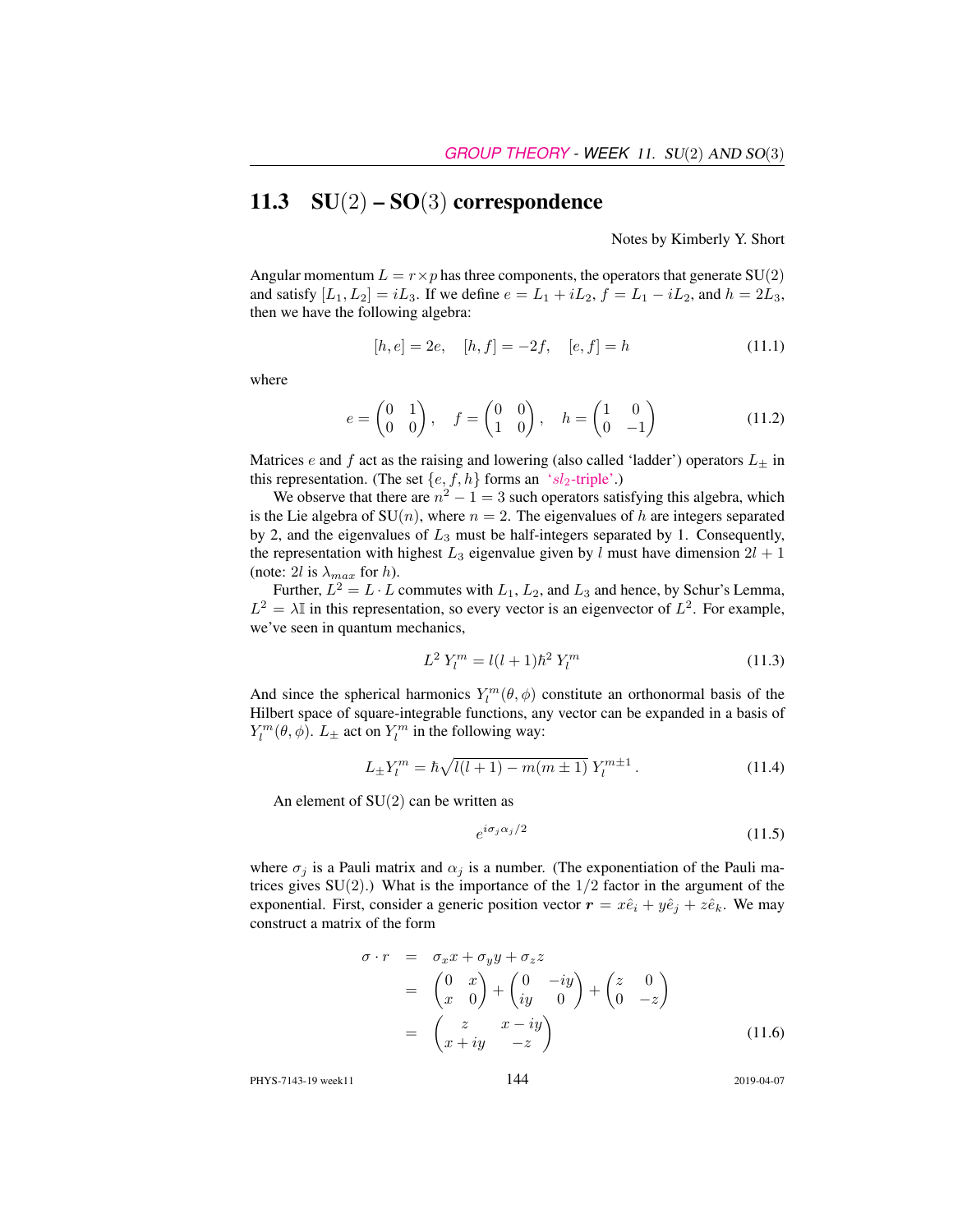The determinant,

$$
\det \begin{pmatrix} z & x - iy \\ x + iy & -z \end{pmatrix} = -(x^2 + y^2 + z^2) = -x^2 \tag{11.7}
$$

is an expression for the length of a vector.

Now consider a unitary transformation of this matrix. For example,

$$
U(\sigma \cdot r)U^{\dagger} = \sigma_x(\sigma \cdot r)\sigma_x
$$
  
=  $\begin{pmatrix} 0 & 1 \\ 1 & 0 \end{pmatrix} \begin{pmatrix} z & x - iy \\ x - iy & z \end{pmatrix} \begin{pmatrix} 0 & 1 \\ 1 & 0 \end{pmatrix}$   
=  $\begin{pmatrix} -z & x + iy \\ x - iy & z \end{pmatrix}$  (11.8)

Taking this determinant, we find the same expression as before:

$$
\det \begin{pmatrix} -z & x+iy \\ x-iy & z \end{pmatrix} = -(x^2 + y^2 + z^2) = -x^2 \tag{11.9}
$$

We observe that, like  $SO(3)$ ,  $SU(2)$  preserves the lengths of vectors.

The correspondence between  $SO(3)$  and  $SU(2)$  can be made more explicit. To see this, consider an SU(2) transformation on a two-component object called a *spinor* ψ where

$$
\psi = \begin{pmatrix} \alpha \\ \beta \end{pmatrix}, \tag{11.10}
$$

and

$$
x = \frac{1}{2}(\beta^2 - \alpha^2), \quad y = -\frac{i}{2}(\alpha^2 + \beta^2), \quad z = \alpha\beta.
$$
 (11.11)

One may check that an SU(2) transformation on  $\psi$  is equivalent to an SO(3) transformation on  $x$ . From this equivalence, one sees that an  $SU(2)$  transformation has three real parameters that correspond to the three rotation angles of SO(3). If we label the "angles" for the SU(2) transformation by  $\alpha$ ,  $\beta$ , and  $\gamma$ , we observe, for a "rotation" about  $\hat{x}$ 

$$
U_x(\alpha) = \begin{pmatrix} \cos \alpha/2 & i \sin \alpha/2 \\ i \sin \alpha/2 & \cos \alpha/2 \end{pmatrix} .
$$
 (11.12)

Likewise for an SU(2) transformation about  $\hat{y}$ :

$$
U_y(\beta) = \begin{pmatrix} \cos \beta/2 & \sin \beta/2\\ -\sin \beta/2 & \cos \beta/2 \end{pmatrix}
$$
 (11.13)

And for the final rotation, the SU(2) transformation about  $\hat{z}$ :

$$
U_z(\gamma) = \begin{pmatrix} e^{i\gamma/2} & 0\\ 0 & e^{-i\gamma/2} \end{pmatrix}
$$
 (11.14)

2019-04-07 145 PHYS-7143-19 week11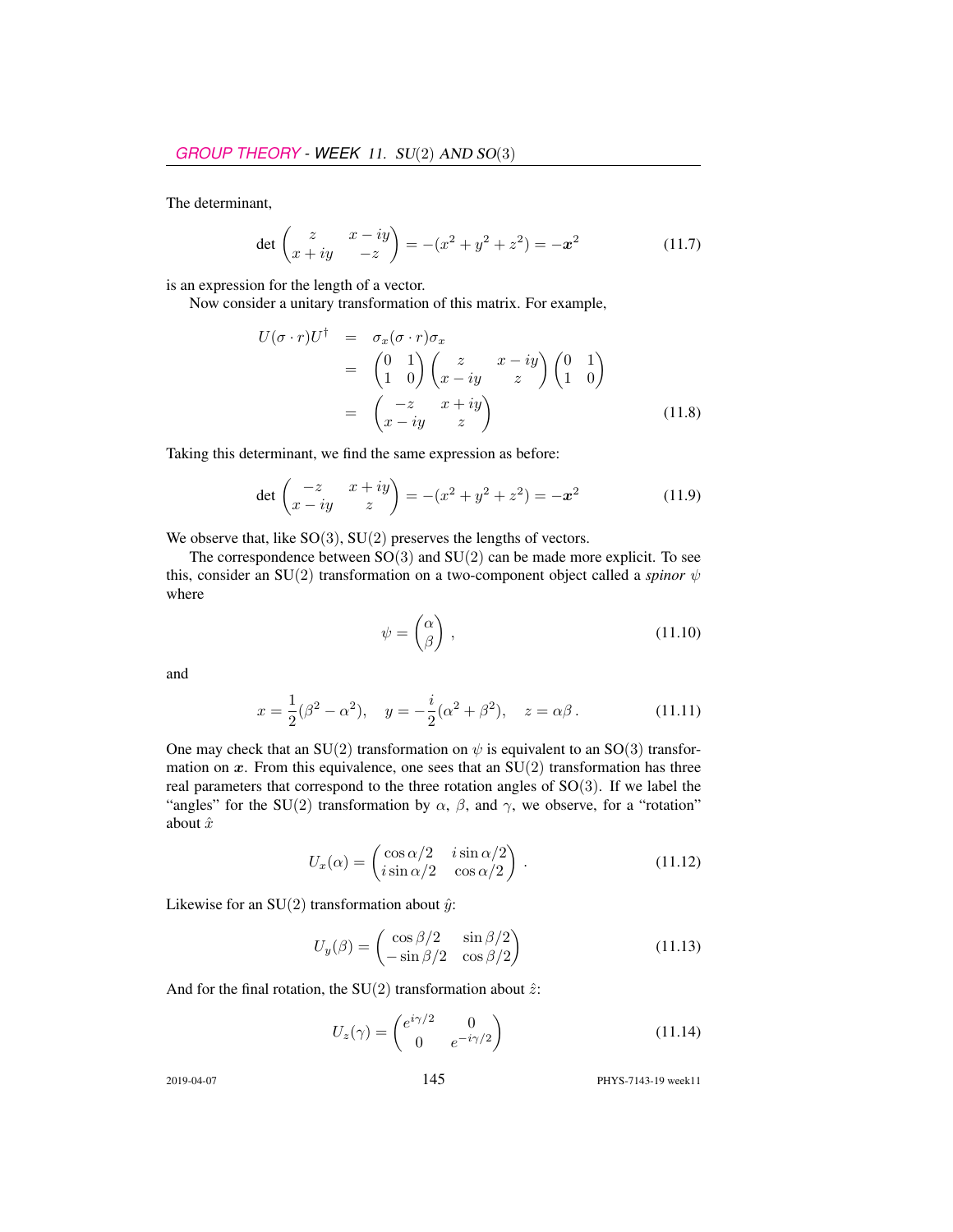Compare these three matrices to the corresponding  $SO(3)$  rotation matrices:

$$
R_x(\zeta) = \begin{pmatrix} 1 & 0 & 0 \\ 0 & \cos \zeta & \sin \zeta \\ 0 & -\sin \zeta & \cos \zeta \end{pmatrix}, \quad R_y(\phi) = \begin{pmatrix} \cos \phi & 0 & \sin \phi \\ 0 & 1 & 0 \\ -\sin \phi & 0 & \cos \phi \end{pmatrix}
$$

$$
R_z(\theta) = \begin{pmatrix} \cos \theta & \sin \theta & 0 \\ -\sin \theta & \cos \theta & 0 \\ 0 & 0 & 1 \end{pmatrix} \quad (11.15)
$$

They're equivalent! Result: *Half the rotation angle generated by SU*(2) *corresponds to a rotation generated by SO*(3)*.*

In this context, the eigenvalue equation for  $L_3$  and for  $L^2$  are differential equations whose solutions are the spherical harmonics  $Y_l^m$  which take the form

$$
e^{im\phi}P_l^m(\cos\theta), \quad -l \le m \le l \tag{11.16}
$$

in spherical coordinates and which determine the shape of electron orbitals and their probabilities to be found in a given region.

In quantum mechanics, the possible results of a measurement are determined by the possible eigenvalues of an operator. As such, the possible measurable values of the z-component of angular momentum correspond to the allowed values of  $L_3$ . The measurement outcomes are not arbitrary; the largest one, l, must be a half-integer, and there are  $2l + 1$  eigenvectors. Applying the lowering operator  $L_-\,$  one-by-one, we can find the possible outcomes to be  $m \in \{l, l-1, ..., -l\}$ . The angular dependence of the corresponding wave function goes as  $\sim e^{im\phi}P_l^m(\cos\theta)$ . In addition, higher values of l correspond to higher energy, so the different values of l correspond to different electron orbitals in order of increasing energy.

#### 11.4 Irreps of  $SO(n)$

The dimension of  $SO(n)$  is given by the trace of the adjoint projection operator:

$$
N = \text{tr } \mathbf{P}_A = \mathbf{Q} = \frac{n(n-1)}{2} \,. \tag{11.17}
$$

Dimensions of the other reps are listed in table 11.1.

#### **References**

[1] P. Cvitanovic,´ *[Group Theory: Birdtracks, Lie's and Exceptional Groups](https://press.princeton.edu/titles/8839.html)* (Princeton Univ. Press, Princeton NJ, 2004).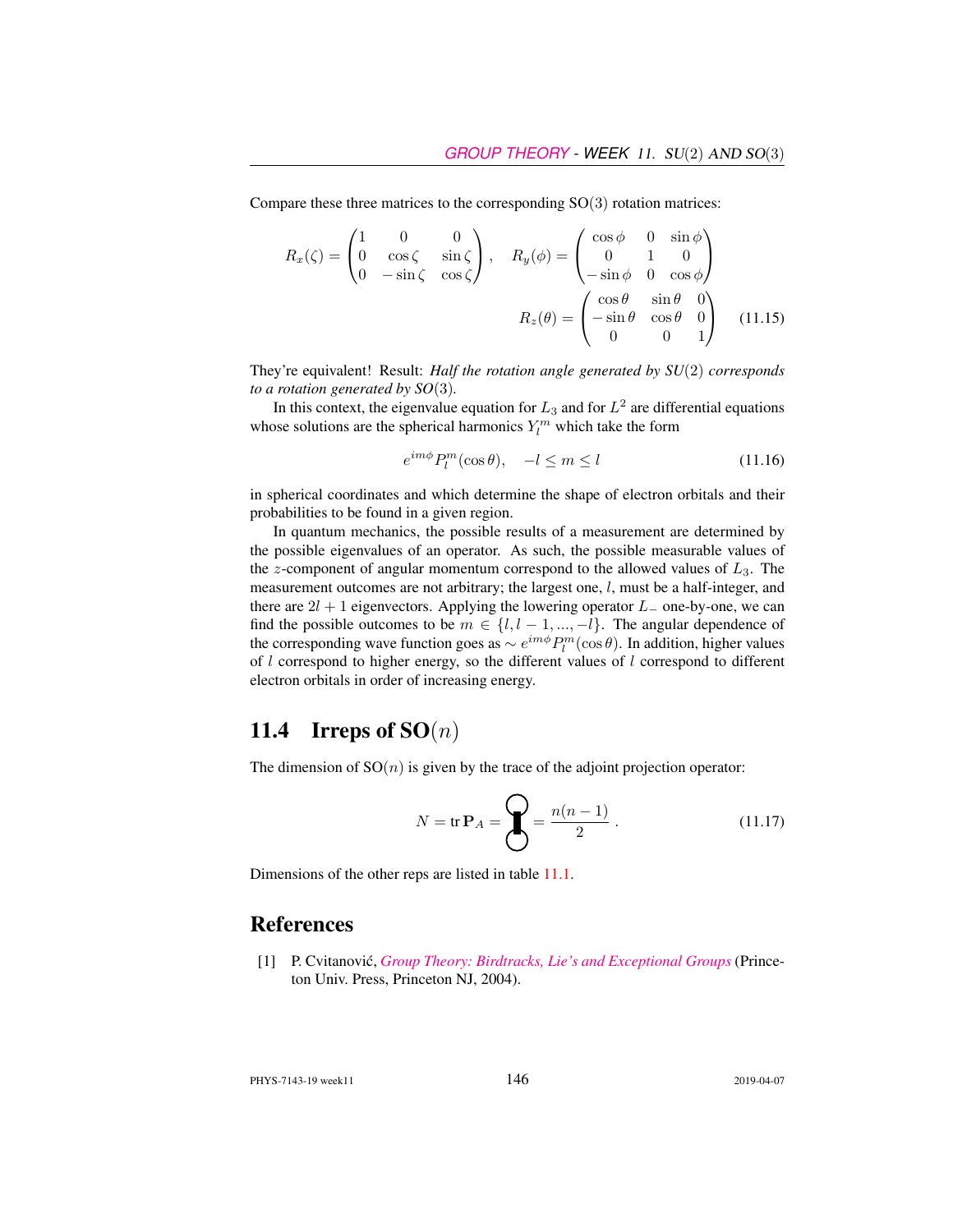| Young tableaux $\Box \times \Box$ = $\bullet$ + $\Box$ + |  |                                |                                                                                                                                                                                     |  |
|----------------------------------------------------------|--|--------------------------------|-------------------------------------------------------------------------------------------------------------------------------------------------------------------------------------|--|
| Dimensions                                               |  | $n^2 = 1 + \frac{n(n-1)}{2} +$ | $\frac{(n+2)(n-1)}{n}$                                                                                                                                                              |  |
| Projectors                                               |  |                                | $\begin{bmatrix} - & \frac{1}{n} \\ - & \frac{1}{n} \end{bmatrix}$ $\begin{bmatrix} 0 \\ 0 \\ 0 \end{bmatrix}$ + $\begin{bmatrix} - & \frac{1}{n} \\ - & \frac{1}{n} \end{bmatrix}$ |  |

Table 11.1: SO(*n*) Clebsch-Gordan series for  $V \otimes V$ .

#### **Exercises**

11.1. The characters of  $SO(3)$  representations: Show that for an irrep labeled by j, the character of a conjugacy class labeled by  $\theta$ 

$$
\chi^{(j)}(\theta) = \frac{\sin(j+1/2)\theta}{\sin(\theta/2)}
$$
\n(11.18)

can be obtained by taking the trace of  $R_z^j(\theta)$ . Verify that for  $j = 1$  this character is the three dimensional special orthogonal representation character (10.6).

- 11.2. Lie algebra of SO(4) and SU(2)  $\otimes$  SU(2). One particle Hamiltonian with a central potential has in general SO(3) symmetry group. It turns out, however, that for Coulomb potential the symmetry group is actually larger -  $SO(4)$ , rather than  $SO(3)$ . This explains why the energy level degeneracies in the hydrogen atom are anomalously large. So SO(4) and its representations are of a special importance in atomic physics.
	- (a) Show that the Lie algebra  $\mathfrak{so}(4)$  of the group SO(4) is generated by real antisymmetric  $4 \times 4$  matrices.
	- (b) What is the dimension of  $\mathfrak{so}(4)$ ?

A natural basis in  $\mathfrak{so}(4)$  is provided by antisymmetric matrices  $M_{\mu\nu}$ ,  $\mu, \nu \in 1, 2, 3, 4$ ,  $\mu \neq \nu$ , generators of SO(4) rotations which leave invariant the  $\mu\nu$ -plane. The elements of these matrices are given by

$$
\left(M_{\mu\nu}\right)_{ij} = \delta_{i\mu}\delta_{j\nu} - \delta_{j\mu}\delta_{i\nu} \tag{11.19}
$$

(c) Check that these matrices satisfy the commutation relationship

$$
[M_{ab}, M_{cd}] = M_{ad}\delta_{bc} + M_{bc}\delta_{ad} - M_{ac}\delta_{bd} - M_{bd}\delta_{ac}.
$$
 (11.20)

- (d) Show that Lie algebras of the groups  $SO(4)$  and  $SU(2) \times SU(2)$  are isomorphic. Path:
	- (d.i) Define matrices

$$
J_k = \frac{1}{2} \varepsilon_{kij} M_{i,j}, \qquad K_k = M_{k4}, \quad k = 1, 2, 3
$$

and

$$
\mathcal{A}_k = \frac{1}{2} \left( J_k + K_k \right) \quad \text{and} \quad \mathcal{B}_k = \frac{1}{2} \left( J_k - K_k \right) \, .
$$

2019-04-07 147 PHYS-7143-19 week11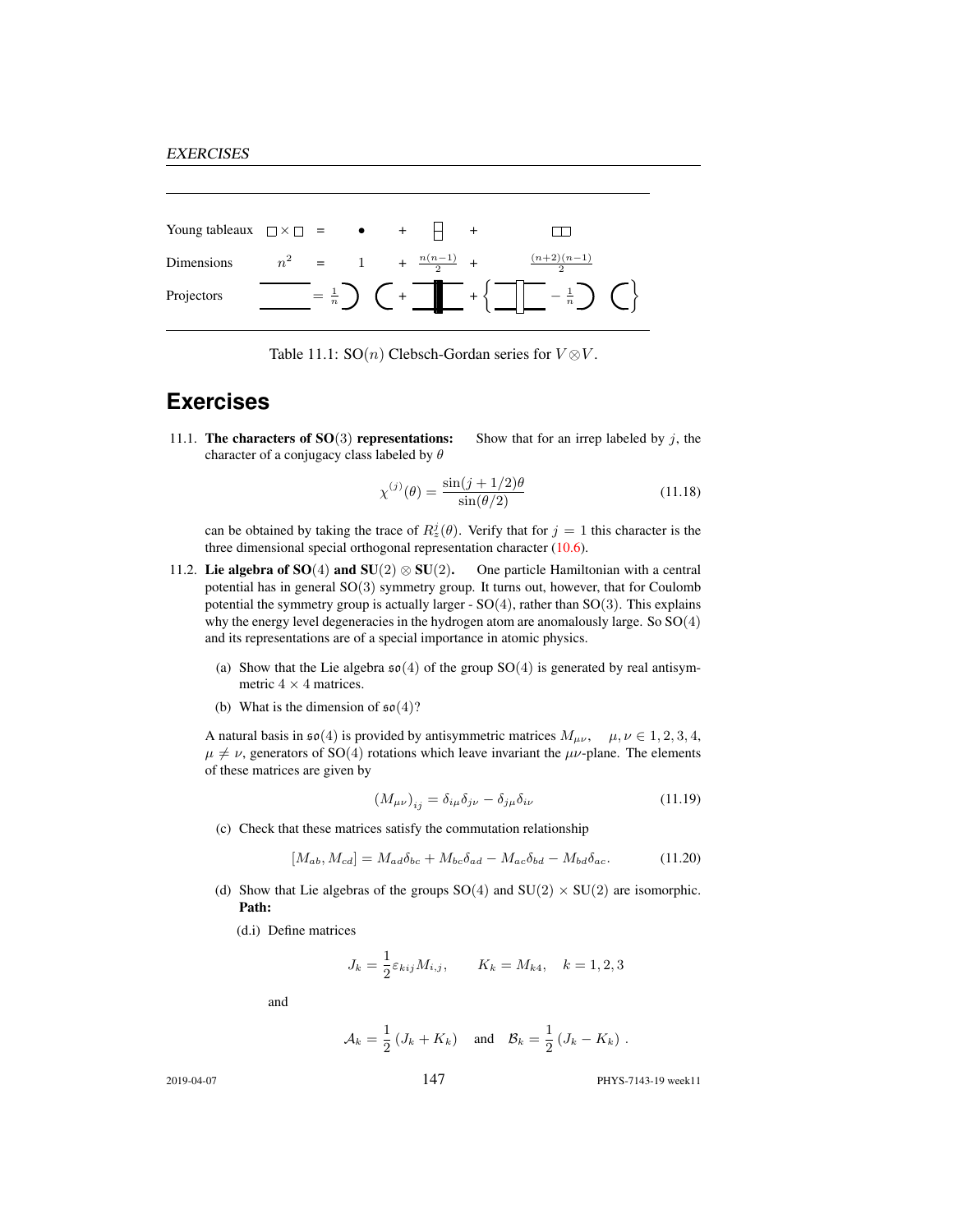- (d.ii) Show that  $A$  and  $B$  satisfy the same commutation relations as two copies of  $\mathfrak{su}(2)$ .
- (e) How does one construct irreps of  $\mathfrak{so}(4)$  out of irreps of  $\mathfrak{su}(2)$ ?
- (f) Are groups  $SO(4)$  and  $SU(2) \otimes SU(2)$  isomorphic to each other?

(B. Gutkin)

11.3. **Real and pseudo-real representations of SO(3).** Recall (Gutkin notes, [Lect. 4](http://birdtracks.eu/courses/PHYS-7143-19/groups.pdf) *Representation Theory II*, Sect. 5 *5. Three types of representations*) that there are exist three types of representation which can be distinguished by the indicator:

$$
\int_{G} d\mu(g)\chi_{l}(g^{2}) = \begin{cases}\n+1 & \text{real} \\
0 & \text{complex} \\
-1 & \text{pseudo-real}\n\end{cases}.
$$
\n(11.21)

Determine for which values of  $l = 0, 1/2, 1, 3/2, 2...$  the representation  $D_l$  of SO(3) is real or pseudo-real.

**Hint:** The characters and Haar measure  $(10.8)$  of SO $(3)$  are given by

$$
\chi_l(g) = \frac{\sin\left(\left[l + \frac{1}{2}\right]\theta\right)}{\sin\left(\frac{1}{2}\theta\right)}, \qquad d\mu(g) = \frac{d\theta}{\pi}\sin^2(\theta/2) \tag{11.22}
$$

where  $\theta$  is rotation angle for the group element g.

(B. Gutkin)

- 11.4. **Total spin of N particles.** Consider a system of four particles with spin  $1/2$ . Assuming that all (except spin) degrees of freedom are frozen the Hilbert space of the system is given by  $V = V_{1/2} \otimes V_{1/2} \otimes V_{1/2} \otimes V_{1/2}$ , with  $V_{1/2}$  being two-dimensional space for each spin.  $V = \bigoplus V_s$  can be decomposed then into different sectors  $V_s$  having the total spin s i.e.,  $\hat{S}^2 v = s(s+1)v$ , for any  $v \in V_s$ . Here  $\hat{S}^2 = (\sum_{i=1}^4 \hat{s}_i)^2$  and  $\hat{s}_i = (\hat{s}_i^x, \hat{s}_i^y, \hat{s}_i^z)$  is spin operator for  $i$ -th particle.
	- (a) What are possible values s for the total spin of the system?
	- (b) Determine dimension of the subspace of  $V_0$  with 0 total spin. In other words: how many times trivial representation enters into product:

$$
D = D_{1/2} \otimes D_{1/2} \otimes D_{1/2} \otimes D_{1/2} ? \tag{11.23}
$$

(c) What is the answer to the above questions for  $N$  spins?

Hint: it is convenient to use  $(11.22)$  to decompose D into irreps.

(B. Gutkin)

#### 11.5. SO(*n*) Clebsch-Gordan series for  $V \otimes V$ .

(a) Show that the product of two *n*-dimensional reps of  $SO(n)$  decomposes into three irreps:

$$
\frac{1}{\sqrt{1-\frac{1}{n}}}\sum_{n=1}^{\infty}(-1)^n\left(\frac{1}{\sqrt{1-\frac{1}{n}}}\sum_{n=1}^{\infty}\frac{1}{n}\sum_{n=1}^{\infty}\frac{1}{n}\sum_{n=1}^{\infty}\frac{1}{n}\sum_{n=1}^{\infty}\frac{1}{n}\sum_{n=1}^{\infty}\frac{1}{n}\sum_{n=1}^{\infty}\frac{1}{n}\sum_{n=1}^{\infty}\frac{1}{n}\sum_{n=1}^{\infty}\frac{1}{n}\sum_{n=1}^{\infty}\frac{1}{n}\sum_{n=1}^{\infty}\frac{1}{n}\sum_{n=1}^{\infty}\frac{1}{n}\sum_{n=1}^{\infty}\frac{1}{n}\sum_{n=1}^{\infty}\frac{1}{n}\sum_{n=1}^{\infty}\frac{1}{n}\sum_{n=1}^{\infty}\frac{1}{n}\sum_{n=1}^{\infty}\frac{1}{n}\sum_{n=1}^{\infty}\frac{1}{n}\sum_{n=1}^{\infty}\frac{1}{n}\sum_{n=1}^{\infty}\frac{1}{n}\sum_{n=1}^{\infty}\frac{1}{n}\sum_{n=1}^{\infty}\frac{1}{n}\sum_{n=1}^{\infty}\frac{1}{n}\sum_{n=1}^{\infty}\frac{1}{n}\sum_{n=1}^{\infty}\frac{1}{n}\sum_{n=1}^{\infty}\frac{1}{n}\sum_{n=1}^{\infty}\frac{1}{n}\sum_{n=1}^{\infty}\frac{1}{n}\sum_{n=1}^{\infty}\frac{1}{n}\sum_{n=1}^{\infty}\frac{1}{n}\sum_{n=1}^{\infty}\frac{1}{n}\sum_{n=1}^{\infty}\frac{1}{n}\sum_{n=1}^{\infty}\frac{1}{n}\sum_{n=1}^{\infty}\frac{1}{n}\sum_{n=1}^{\infty}\frac{1}{n}\sum_{n=1}^{\infty}\frac{1}{n}\sum_{n=1}^{\infty}\frac{1}{n}\sum_{n=1}^{\infty}\frac{1}{n}\sum_{n=1}^{\infty}\frac{1}{n}\sum_{n=1}^{\infty}\frac{1}{n}\sum_{n=1}^{\infty}\frac{1}{n}\sum_{n=1}^{\infty}\frac{1}{n}\sum_{n=1}^{\infty}\frac
$$

(b) Compute the dimensions of the three irreps.

(c) Which one is the adjoint one, and why? Hint: check the invariance condition.

PHYS-7143-19 week11 2019-04-07